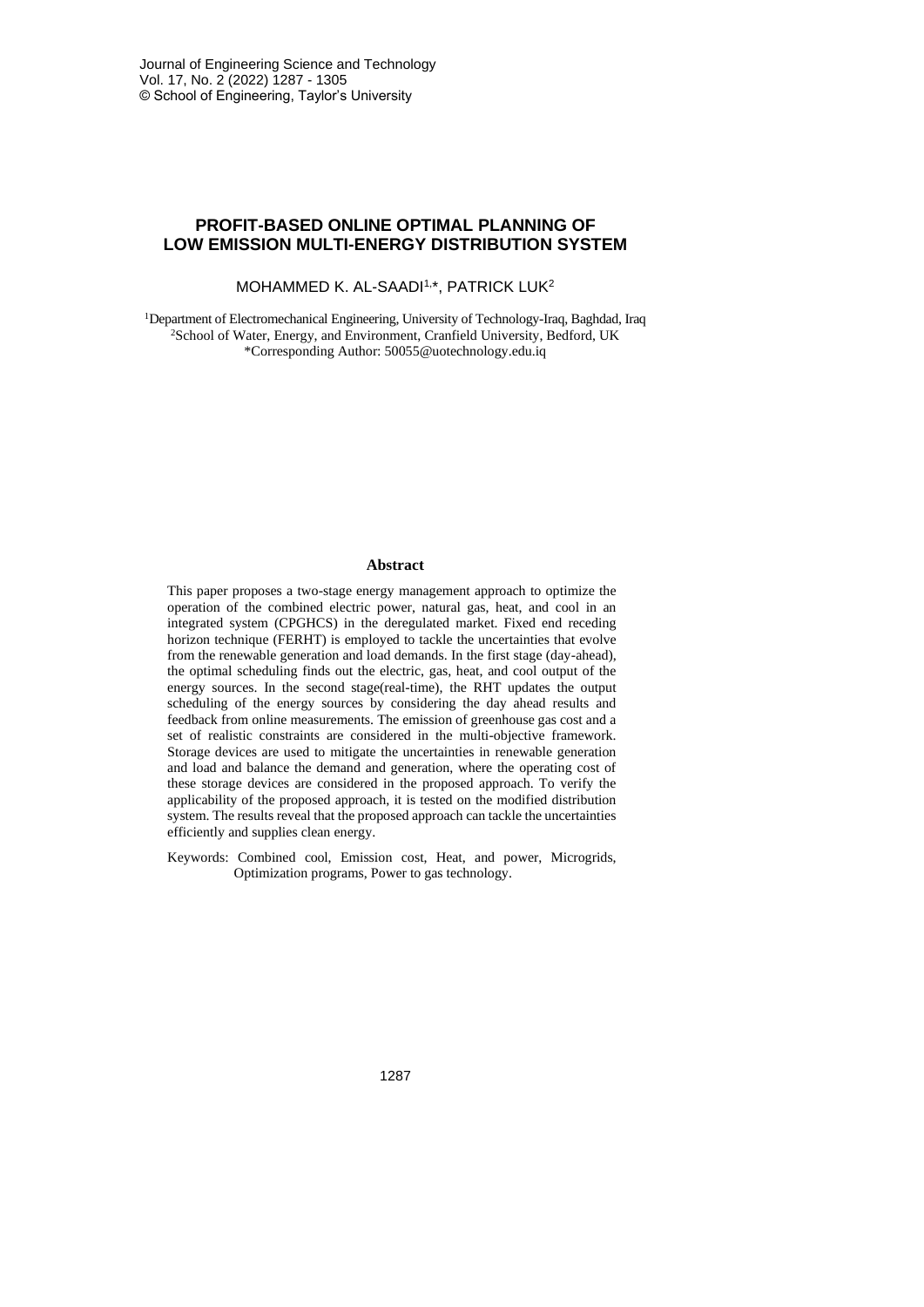# **1. Introduction**

The depletion of fossil fuel, environmental pollution, increasing energy demand are the main issues that lead to draw more attention to develop low emission multienergy systems. This integrated system supplies electric power, natural gas, heat, and cool demands simultaneously. This system includes different types of energy generators, combined heat and power (CHP) units and energy storage devices with the integration of renewable energy resources. These sources work with coupling and interacting between them to achieve low emission and efficient energy systems. The optimal dispatch of the CPGHCS can considerably increase the overall profit in the deregulated market. Many optimization approaches have been proposed to maximize the profit of connected and isolated microgrid (MG) in the competitive market. Table 1 summarizes the literature review of the previous works.

**Table 1. Summarize the literature review.**

| Ref. No. | Year | <b>Methodology</b>                                                                                                                                                                                                                                                                                                                                                            |
|----------|------|-------------------------------------------------------------------------------------------------------------------------------------------------------------------------------------------------------------------------------------------------------------------------------------------------------------------------------------------------------------------------------|
| $[1]$    | 2008 | In this paper, a MG profit was maximized, where the proposed<br>approach considered the MG which suppled electric load solely.<br>However, many cost functions and important constraints are ignored.<br>Besides, the heat, cool, and gas loads with their generation devices<br>and constraints are overridden in the proposed model.                                        |
| $[2]$    | 2014 | This paper presented an optimization approach to maximize a MG<br>profit and minimize cost. Where, the proposed approach ignored many<br>important cost functions and constraints which they affect the fidelity<br>of the proposed model. Further, the MG supplied only electric load.                                                                                       |
| $[3]$    | 2015 | Authors proposed and energy management system to maximize a<br>MG profit. However, the emission of greenhouse gases costs and its<br>relevant constraints are not considered in the proposed approach. In<br>addition, the proposed model considered the MG supplied only<br>electric load, where thermal, cool and gas loads are not taken into<br>account in the model.     |
| $[4]$    | 2016 | The demand side and generation side are managed to maximize the<br>MG profit. The proposed model overlooked important cost functions<br>and constraints. Besides, The MG that is considered in the proposed<br>approach supplied only electric load.                                                                                                                          |
| $[5]$    | 2016 | The security constrained is taken into consideration in this model to<br>maximize MG supplying electric load. However, the proposed<br>model ignored the heat, cool, and gas loads and their generation<br>devices and constraints models.                                                                                                                                    |
| [6]      | 2012 | A two-stage multi-agent real-time optimal operation of a MG is<br>suggested to maximize the profit. However, the emission cost of<br>greenhouse gases and the production cost of the renewable energy<br>sources with many other cost functions and constraints were ignored.<br>The proposed system provided electricity to electric load solely as<br>aforementioned works. |
| $[7]$    | 2016 | A new optimization approach was presented for the CHP network to<br>maximize the profit, where the proposed model included a<br>comprehensive model of the CHP. However, the emission cost and<br>many cost functions and constraints were ignored in the proposed<br>approach. Besides, unit commitment strategy was not taken into                                          |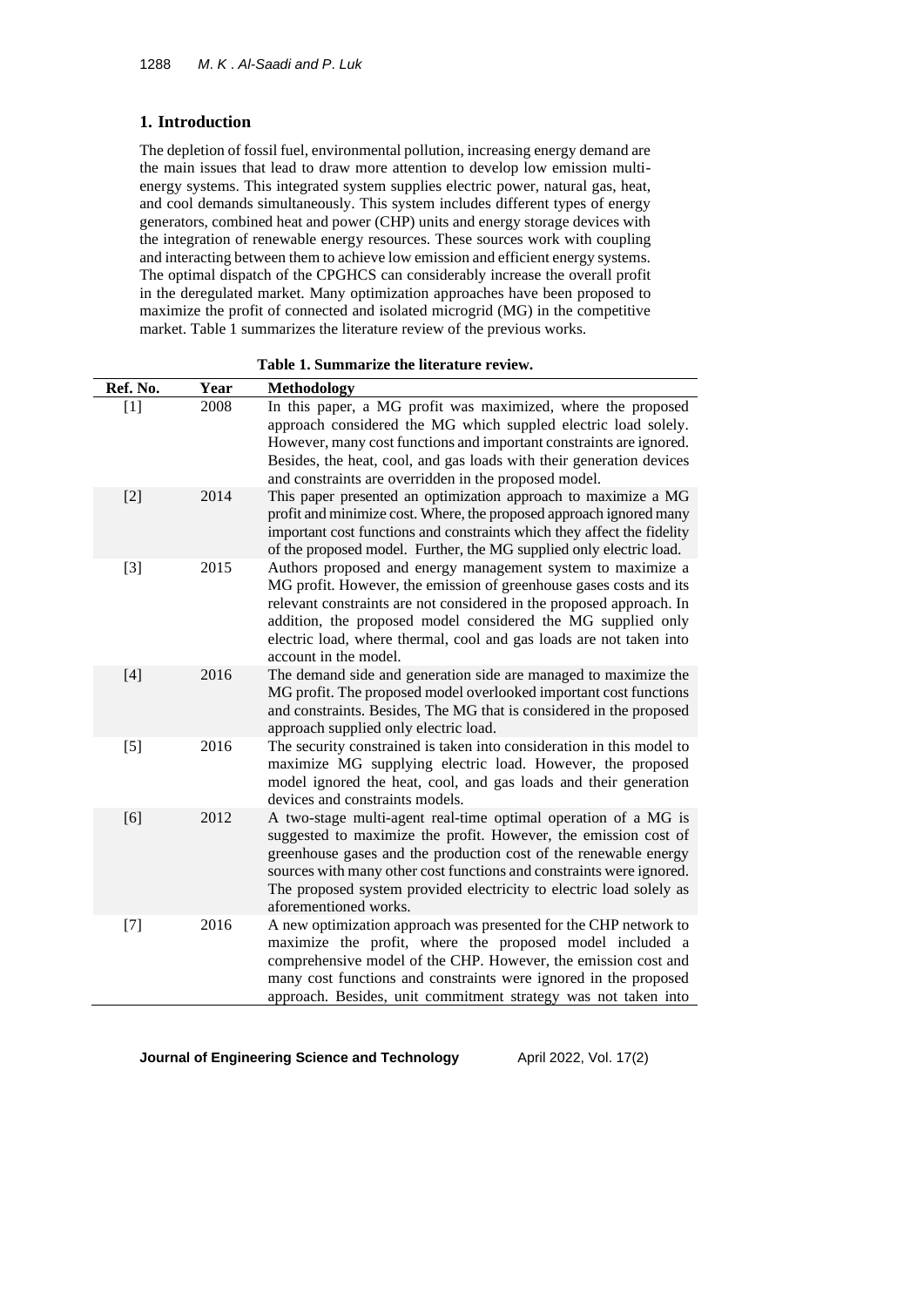|        |            | account in the model. Furthermore, the proposed system provides<br>heat and electric demands solely.                                                                                                                                                                                                                                                                                                                                                                                                                                                    |
|--------|------------|---------------------------------------------------------------------------------------------------------------------------------------------------------------------------------------------------------------------------------------------------------------------------------------------------------------------------------------------------------------------------------------------------------------------------------------------------------------------------------------------------------------------------------------------------------|
| [8, 9] | 2009, 2014 | An energy management system is proposed for MG to maximize<br>profit. The proposed system includes renewable energy, electrolyze,<br>H <sub>2</sub> storage tank, reformer, boiler, electrical and thermal demands.<br>However, these references ignored the emission cost of greenhouse<br>gases and its constraints. Besides, the authors overlooked the model of<br>carbon capture-based power to gas technology (P2G) and cool<br>generators and their constraints. Furthermore, the presented approach<br>supplied heat and electric loads solely. |
| $[10]$ | 2017       | Optimization algorithms were developed to solve the optimization<br>problem of the CHP grid, where the aim was to maximize the profit<br>and reduce environmental cost. However, the electric and heat<br>storage devices were not considered in the proposed approach. In<br>addition, the models of cool and gas generators and their constraints<br>are overridden in the proposed model. Moreover, the model was for<br>a day ahead and could not tackle the uncertainties.                                                                         |
| $[11]$ | 2015       | A stochastic programming framework was developed to find the<br>optimal scheduling of energy resources of the CHP-based MG to<br>maximize the profit. However, the proposed model ignored emission<br>cost and cost of degradation of storage devices. Besides, many important<br>constraints were overlooked as well. Furthermore, the cool and gas loads<br>and generators were not included in the proposed approach.                                                                                                                                |
| $[12]$ | 2018       | An optimization algorithm was developed to minimise the total cost<br>of integrated system under uncertainties that arise from the<br>renewable generation and energy demands. However, the unit<br>commitment strategy and many important constraints were not<br>considered in the proposed approach and the cool system was not<br>taken into account in the model.                                                                                                                                                                                  |
| $[13]$ | 2020       | An optimization approach was proposed to minimize the cost for MG<br>supplies electric load solely. However, the heat, cool, and gas systems<br>models were not considered in the proposed optimization problems.<br>Besides, many cost functions and constraints were ignored in the<br>proposed model and the model could not tackle the uncertainties.                                                                                                                                                                                               |
| $[14]$ | 2021       | Authors presented an energy management for CHP distribution grid<br>to minimize the cost of the system supplies electric and heat loads.<br>However, model of cost function and constraints relevant to the cool<br>and gas systems were not included in the proposed system.                                                                                                                                                                                                                                                                           |

In this paper, an online two-stage energy management system to optimize the operation of the CPGHCS under deregulated market is proposed. The emission cost of greenhouse gases and a set of realistic constraints are considered in this model. The aim is to maximize the profit of the system and find out the optimal scheduling of different types of energy sources. According to the literature, there is no study proposes a model of optimization approach under the competitive market of an integrated system. Where, this system includes electric, gas, heat, and cool systems and a model of each system separately with a comprehensive model of interaction between these systems.

In addition, the proposed system has renewable energy resources and power to gas (P2G) technology to capture the CO<sub>2</sub> and achieve low emission energy system.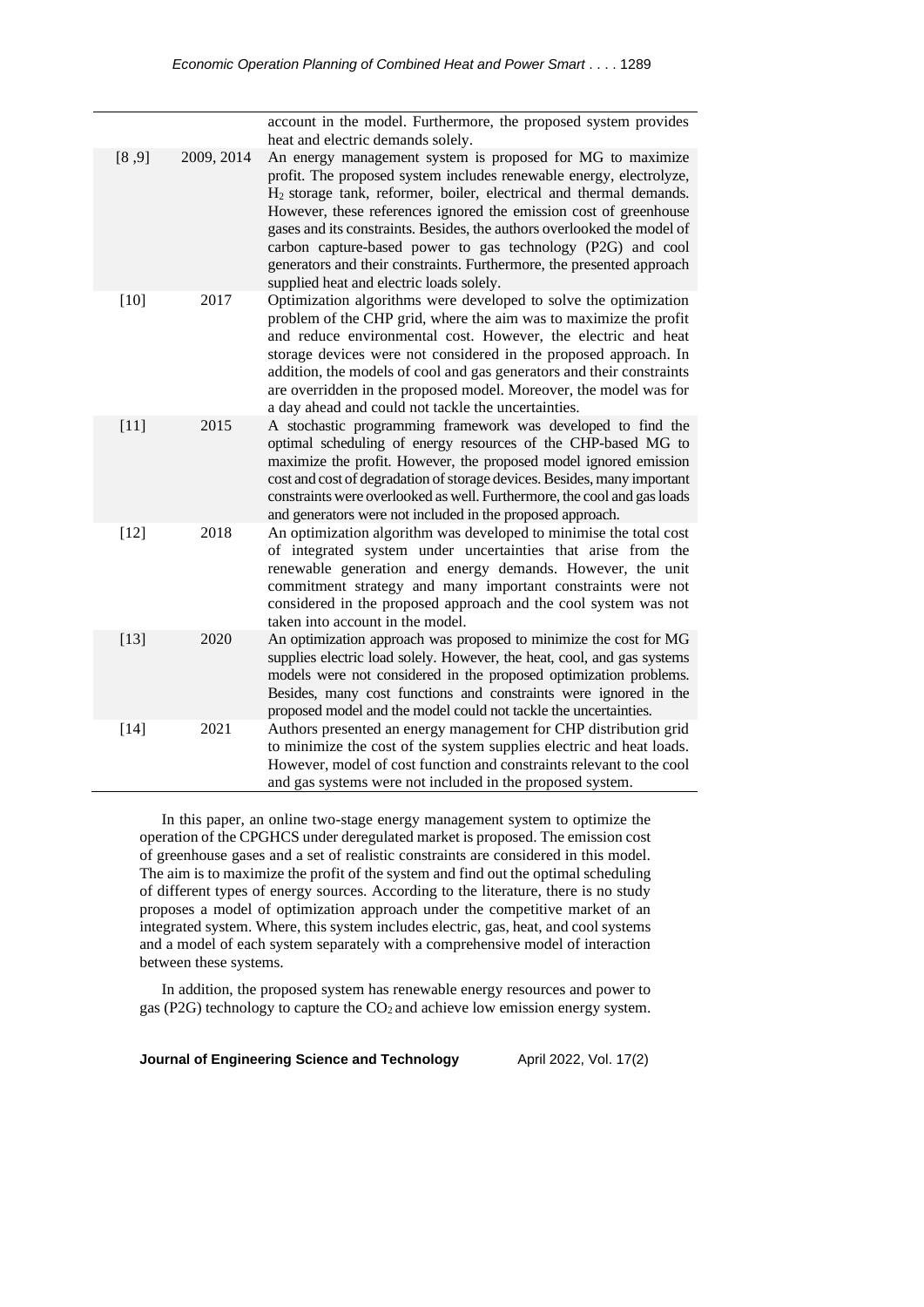The environmental cost is considered as well in the proposed deregulated market, which makes the objective function as multi-objective optimization. Further, unit commitment (UC) is taken into account in the proposed model with a set of constraints which relevant to each system and the interface between the systems. Furthermore, the FERHT is employed to tackle the uncertainties that arise from the renewable generation and different energy demands.

#### **2. Structure of the CPGHCS and Modeling**

The proposed structure of the CPGHCS is shown in Fig. 1. The CPGHCS can apply to a small community, hospital, military site, university campus. The CPGHCS consists of a power MG, micro-gas system, micro-heat system, and micro-cool system. The interface between these systems in the CPGHCS is achieved through MT, FC, gas boiler (GB), electric heater (EH), electric chiller (EC), absorption chiller (AC), and P2G technology. The CHP-based MT is driven by natural gas to generate simultaneously power and heat, while the FC transforms the natural gas to power, while GB converts the natural gas to heat and EH utilizes the electricity to generates heat. Besides, EC transforms the electricity to cool, whereas AC converts the heat to cool. In the P2G system, the  $CO_2$  is captured from CHP, where  $CO_2$  with  $H_2$  produce synthetic natural gas (SNG), the electricity is provided from the MG. This process reduces the damage of the environment by reducing the  $CO<sub>2</sub>$  emission to the atmosphere. The demand factors of different loads are satisfied by exchanging energy between different systems and trading energy with utility grid to supply peak demands.



**Fig. 1. Schematic of the proposed CPGHCS.**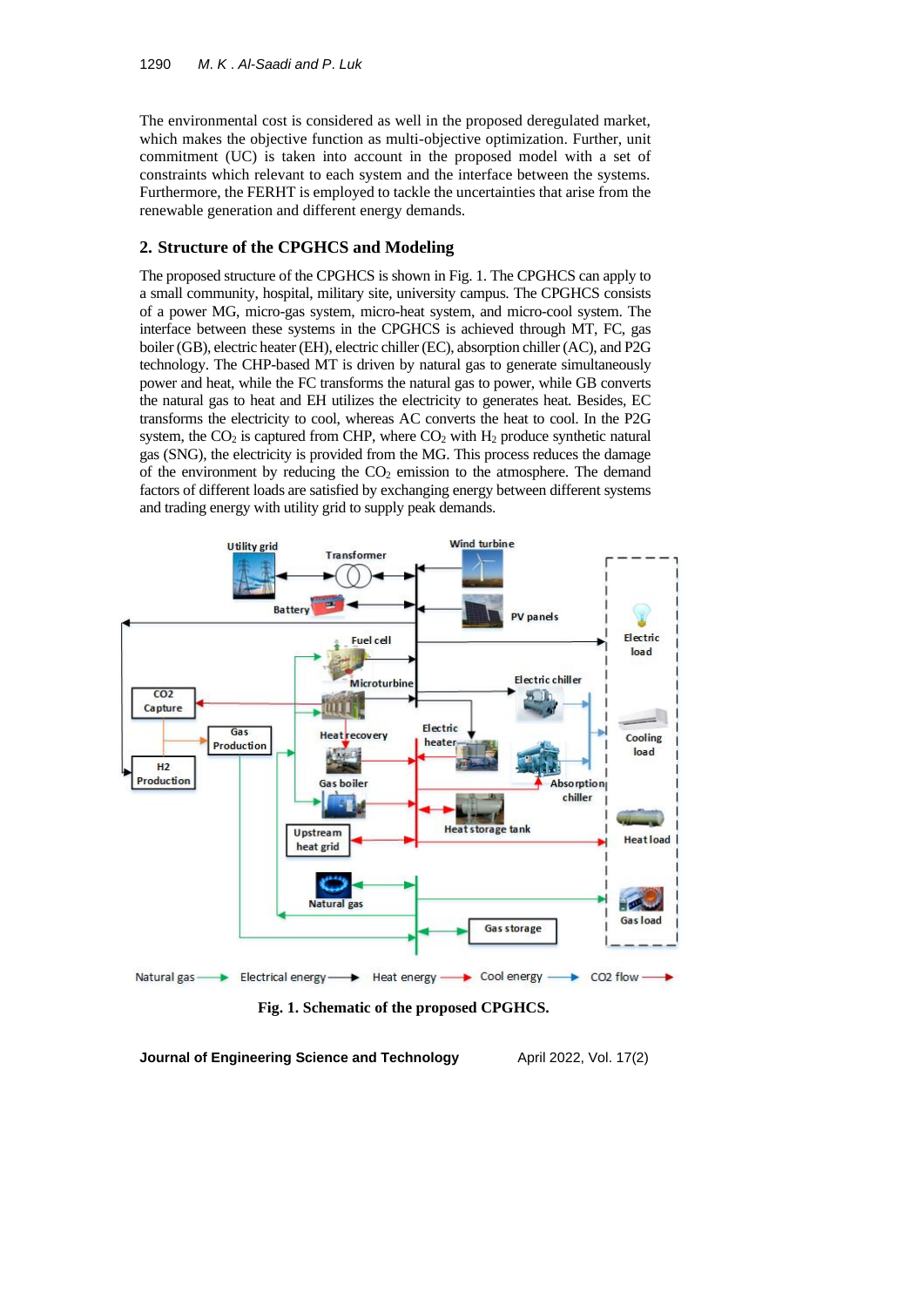#### **2.1. Micro turbine model**

In this paper, the CHP-based MT unit supplies power and heat simultaneously. The MT is driven by NG, where the consumption of gas is determined as follows [12]:

$$
gc_{MT}(t) = U_{MT}(t) \cdot P_{MT}(t) / (L_{NG, MT} \cdot \eta_{MT})
$$
\n(1)

where  $P_{MT}(t)$  is the output electrical power of the MT (kWh),  $L_{NG, MT}$  is the low heating value (LHV) of the natural gas (kWh/m<sup>3</sup>),  $\eta_{MT}$  is the efficiency of MT,  $U_{MT}(t)$  is the on/off state of the MT.

The relation between the produced electrical and heat power is formulated as follows:

$$
H_{MT}(t) = U_{MT}.P_{MT}(t).[1 - \delta_{MT} - \delta_1].\delta_{hr}/\eta_{MT}
$$
\n(2)

where  $\delta_1$  is the heat loss factor of the MT and  $\delta_{hr}$  is the efficiency of heat recovery. The cost of NG consumption by MT-based CHP is calculated by the following equation:

$$
C_{MT}(t) = gc_{MT}(t).p_g
$$
\n(3)

where  $p_g$  is the price of natural gas(\$/m<sup>3</sup>).

#### **2.2.Fuel cell model**

The fuel consumption by the FC is calculated by employing the following equation [12]:

$$
gc_{FC}(t) = U_{FC}(t) \cdot P_{FC}(t) / (L_{NG,FC} \cdot \eta_{FC})
$$
\n
$$
\tag{4}
$$

where  $P_{FC}(t)$  is the output power of the FC (kWh),  $\eta_{FC}$  is the efficiency of the FC, and  $U_{FC}(t)$  is the on/off state. The cost of fuel consumption of the FC is formulated as follows:

$$
C_{FC}(t) = gc_{FC}(t).p_g
$$
\n<sup>(5)</sup>

#### **2.3.Storage battery**

The battery (BAT) operation is described and formulated as follows [15]:

$$
W_b(t) = W_b(t-1) - \Delta t \cdot \left(\frac{P_{bdis}(t)}{\eta_{dis}}\right) + \Delta t \cdot P_{bch}(t) \cdot \eta_{ch}
$$
\n<sup>(6)</sup>

where  $W_b(t)$ ,  $W_b(t-1)$  are the state of charge of the BAT at the current and previous time respectively.  $P_{bch}(t)$  and  $P_{bdis}(t)$  are the BAT charging and discharging power respectively.  $\eta_{ch}$  and  $\eta_{dis}$  are the efficiencies.  $\Delta t$  is the sampling time.

#### **2.4.Interacting power with the utility grid**

The cost of trading power with the utility grid is formulated as follows:

$$
C_{U,P}(t) = P_U(t) \cdot p_{U,P}(t) \tag{7}
$$

where  $p_{U,P}(t)$  is the trading power with the upstream grid, (+) for purchasing power (-) for selling power.  $p_U(t)$  is the exchanging power price(\$/kWh).

### **2.5.On/off cost of FC and MT**

These costs are determined by the following equations [16]: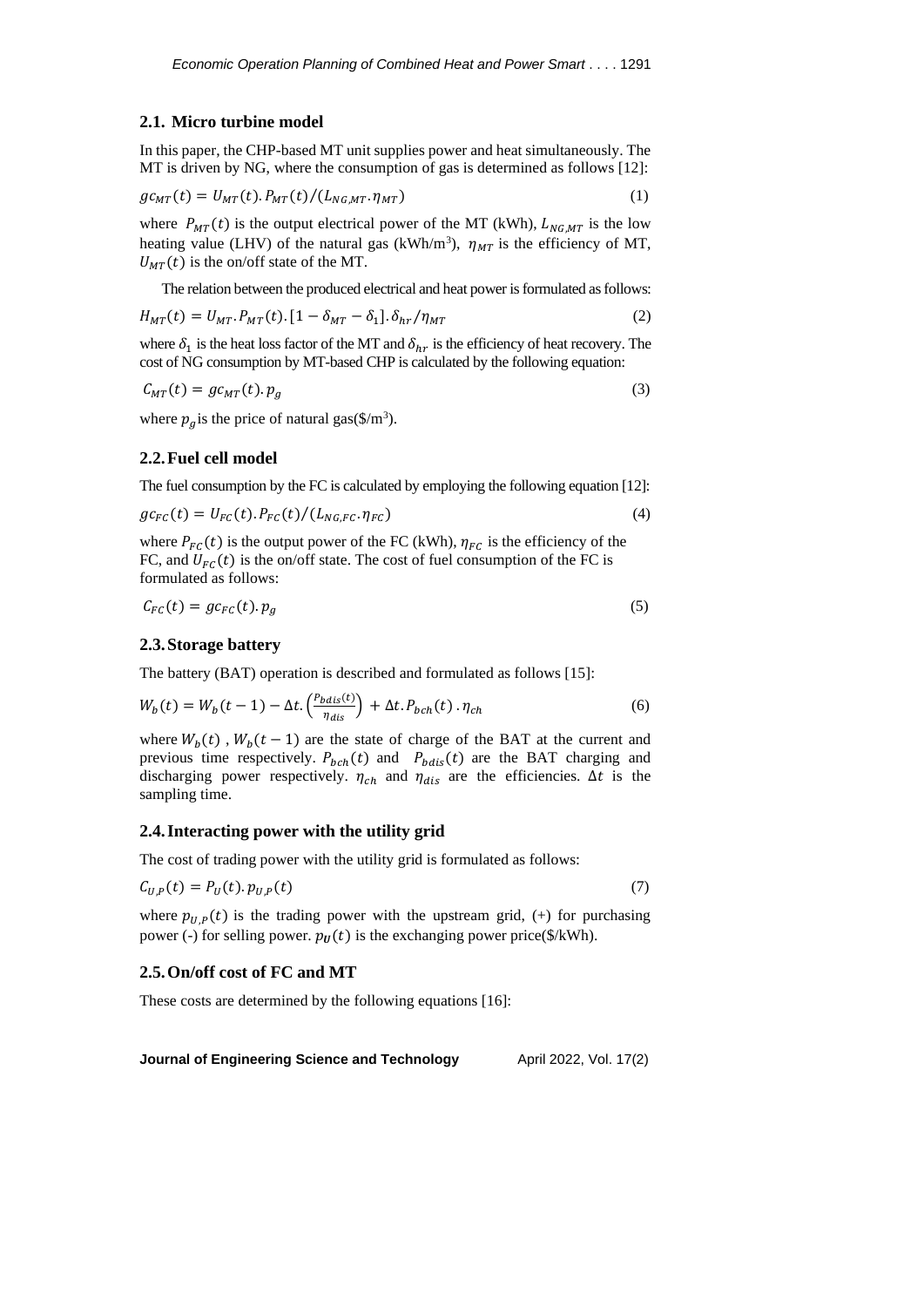$$
SU(t) = S_c \cdot (\delta(t) - \delta(t) \cdot \delta(t-1))
$$
\n(8)

 $SD(t) = S_d \cdot (\delta(t-1) - \delta(t) \cdot \delta(t-1))$  (9)

where  $S_c$  and  $S_d$  are the price of the start-up and shutdown cost of the FC and MT.

## **2.6. Environmental damage cost**

The emission of  $CO<sub>2</sub>$ ,  $SO<sub>2</sub>$ , NOx, and PM which are caused by burning the fossil fuel leads to damage to the environment. This damage is converted to the monetary concept by using the following equations:

## **Environment cost of MT**

$$
C_{E,MT}(t) = \sum_{j=1}^{M} E_{j,MT} \cdot C_j \cdot P_{MT}(t)
$$
\n(10)

# **Environment cost of FC**

$$
C_{E,FC}(t) = \sum_{j=1}^{M} E_{j,FC} \cdot C_j \cdot P_{FC}(t)
$$
\n(11)

where  $E_{j,MT}$  and  $E_{j,FC}$  (kg/kWh) are the emission amount of  $j^{th}$  GHG from the MT, FC respectively,  $C_j$  (\$/kg) is an expense of emission of  $j<sup>th</sup>$  GHG.

# **2.7. Gas boiler model**

The GB is driven by NG, where gas consumption is calculated as follows:

$$
gc_{gb}(t) = H_{gb}/(L_{NG,gb}. \eta_{gb})
$$
\n(12)

where  $H_{gb}(t)$  is the heat generated by the GB and  $\eta_{gb}$  is the efficiency of GB. The cost of NG consumption by GB is formulated as follows [17]:

$$
C_{gb}(t) = gc_{gb}(t).p_g \tag{13}
$$

#### **2.8.Electric heater model**

The EH supplies heat to the thermal loads, where the output heat is expressed as:

$$
H_{eh}(t) = P_{eh}(t) \cdot \eta_{eh} \tag{14}
$$

where  $P_{eh}(t)$  is the consumed electric power,  $\eta_{eh}$  is the efficiency of EH.

## **2.9. Heat storage model**

The following equation describes the operating of HS [18]

$$
W_{hs}(t) = W_{hs}(t-1) \cdot (1 - \rho_{hs}) - \Delta t \cdot \left(\frac{H_{hs,dis}}{\eta_{hs,dis}}\right) + \Delta t \cdot H_{hs,ch} \cdot \eta_{hs,ch} \tag{15}
$$

where  $W_{hs}(t)$  and  $W_{hs}(t-1)$  heat storage state at the current and previous interval.  $H_{hs,dis}(t)$  and  $H_{hs,ch}(t)$  heat power released and stored of HS (kW).  $\rho_{hs}$ is the heat loss rate.

## **2.10. Interacting heat with the upstream grid**

The cost of exchanging heat with the upstream grid is formulated as follows: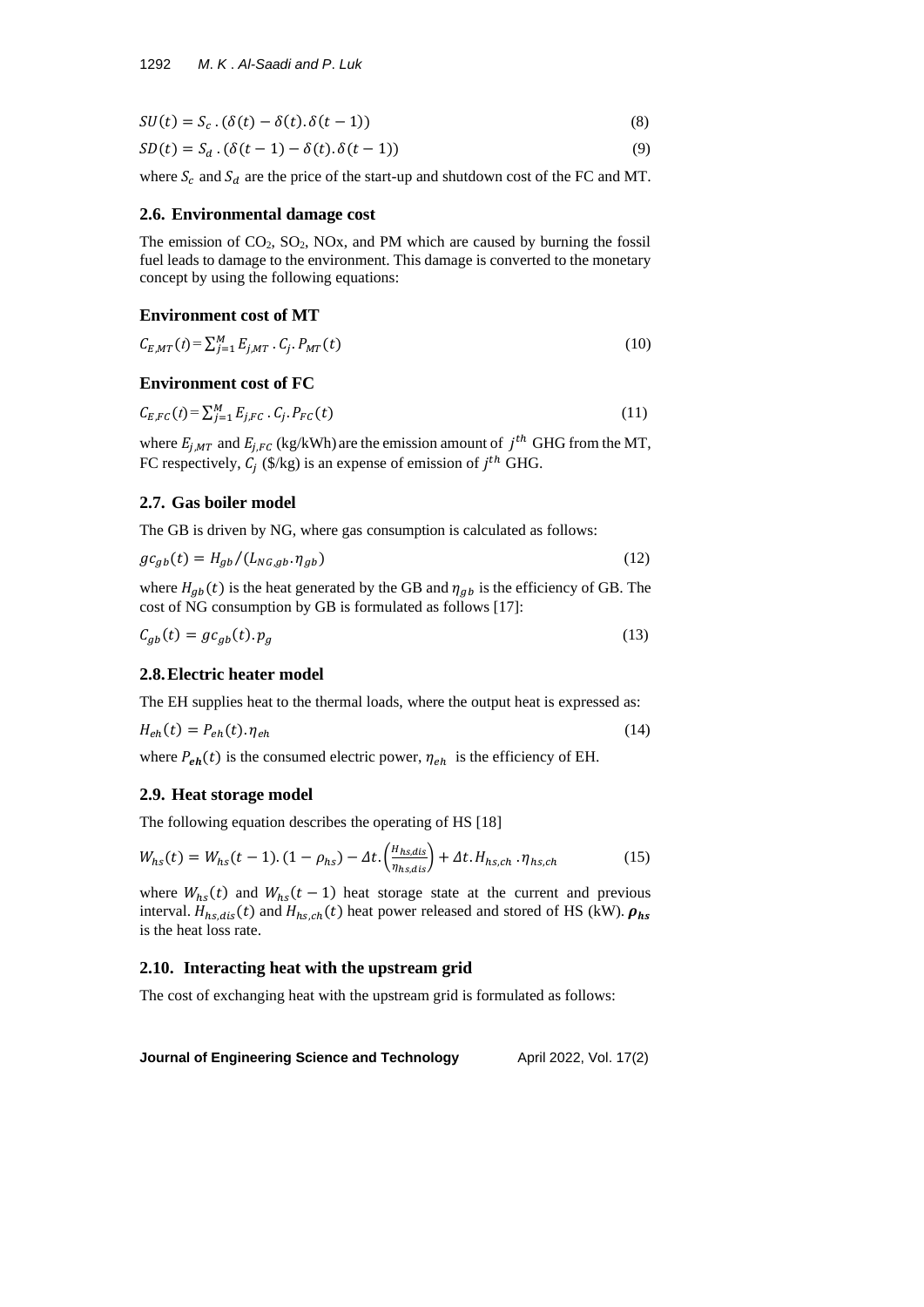$C_{U,H}(t) = H_U(t) \cdot p_{U,H}(t)$  (16)

where  $H_{II}(t)$  is the trading heat with the utility grid, (+) for purchasing power (-) for selling power. The  $p_{U,H}(t)$  is the exchanging heat price(\$/kWh).

#### **2.11. Electric chiller model**

The electric chiller provides the cooling load by cooling power. The output cooling power of the EC is formulated as follows:

$$
C_{ec}(t) = P_{ec}(t).COP_{ec}
$$
\n
$$
(17)
$$

where  $P_{ec}(t)$  is the electric power which is supplied to EC and  $COP_{ech}$  is the coefficient of performance.

## **2.12. Absorption chiller model**

The absorption chiller provides the cooling load by cooling power. The output cooling power of AC is determined by the following equation:

$$
C_{ac}(t) = H_{ac}(t).COP_{ac}
$$
\n<sup>(18)</sup>

where  $H_{ac}(t)$  is heat which is supplied to AC and  $COP_{ac}$  is the coefficient of performance.

#### **2.13. P2G system**

The P2G system consists of three subsystems:  $H_2$  generation system,  $CO_2$  capture system, and SNG production system. The description of each subsystem is as follows:

## **a. H<sup>2</sup> generation system**

In this system, the  $H_2$  is produced by electrolyzing the water, where the electric power is supplied from the MG. The following equation is used to represent the  $H_2$ production [12].

$$
P_{H_2}(t) = P_{eH_2}(t) \cdot \eta_{H_2} / L_{H_2}
$$
\n(19)

where  $P_{eH_2}(t)$  is the electrical power (kWh) consumed at time t for producing H<sub>2</sub>,  $\eta_{H_2}$  is the efficiency of H<sub>2</sub> production, and  $L_{H_2}$  the low heating value of H<sub>2</sub> (kWh/m<sup>3</sup>).

#### **b. CO<sup>2</sup> capture system**

The  $CO<sub>2</sub>$  capture technology captures the  $CO<sub>2</sub>$  that is emitted by CHP-based MT by adsorptive capture process, details in [19].

### **c. SNG production system**

 $CO<sub>2</sub>$  and  $H<sub>2</sub>$  are used to generate SNG. The process of SNG production is described as  $CO_2 + 4H_2 \rightarrow CH_4 + 2H_2O$ . Practically, the losses of the P2G process reduces the ratio of  $CO<sub>2</sub>$  to  $CH<sub>4</sub>$  volume to less than 1. Therefore, the following equation is employed for the P2G [12, 20].

$$
P_{SNG}(t) = \eta_{SNG}. P_{CO_2}(t)
$$
\n(20)

where  $P_{SNG}(t)$  is the production of SNG (m<sup>3</sup>/h),  $\eta_{SNG}$  is the efficiency of SNG production,  $P_{CO_2}(t)$  is  $CO_2$  (m<sup>3</sup>/h) consumption for SNG production.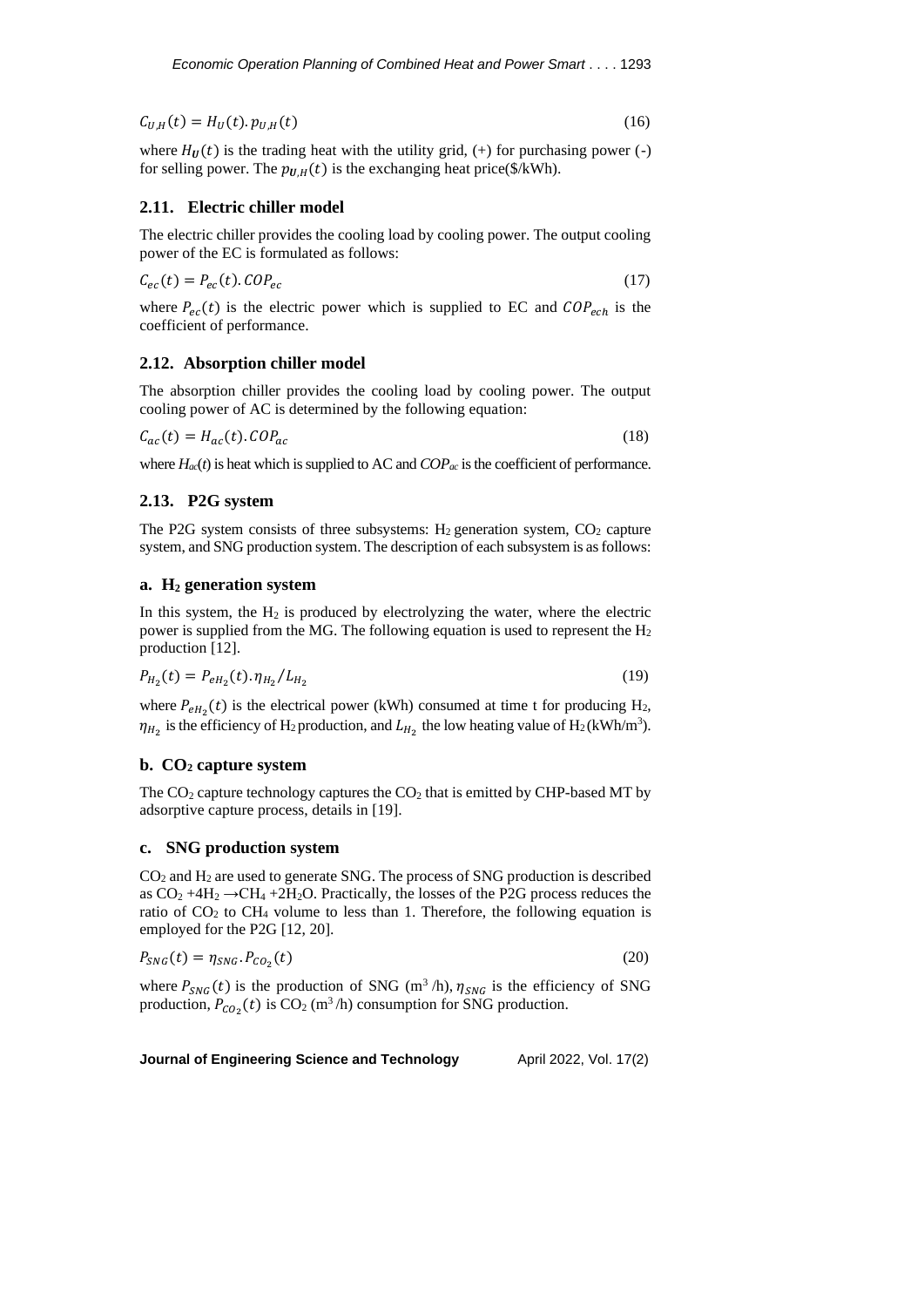#### **2.14. Gas storage model**

The following equation describes the operating of GS [15].

$$
W_{gs}(t) = W_{gs}(t-1) - \Delta t \cdot \left(\frac{c_{gs,dis}}{\eta_{gs,dis}}\right) + \Delta t \cdot G_{gs,ch} \cdot \eta_{gs,ch}
$$
\n(21)

where  $W_{gs}(t)$  and  $W_{gs}(t - 1)$  gas storage state at the current and previous interval.  $G_{gs,dis}(t)$  and  $G_{gs,ch}(t)$  gas released and stored of GS (kW).

#### **3.Optimization Problem**

The aim of this work is to maximize the profit of the system, where the profit depends not only on the revenue but also on the expenses. The revenue of the MG is obtained from selling power, heat, gas, and cool to the consumers and the utility grid. It is assumed that the MG sells power to the consumers and the utility by open market price (OMP). The proposed profit objective functions for the day ahead and real-time are formulated as follows:

 $max(F)$  (22)  $F =$  revenue – expense (23)

The profit of the system is formulated as follows:  
\n
$$
F = revenue - expense
$$
\n(23)

$$
F = \sum_{t=0}^{T-1-k} \{P_{FC}(t+k).p_{U,P}(t+k).U_{FC}(t+k)+P_{MT}(t+k).p_{U,P}(t+k).U_{MT}(t+k)\}\
$$

 $+P_{b,dis}(t+k)p_{U,P}(t+k)+P_W(t+k).p_{U,P}(t+k)+P_{PV}(t+k).p_{U,P}(t+k)$  $+H_{gb}(t + k). p_{U,H}(t + k) + H_{eh}(t + k). p_{U,H}(t + k) + H_{gb}(t + k). p_{U,H}(t + k)$  $+H_{hs,dis}(t + k). p_{U,H}(t + k) + H_{MT}(t + k). p_{U,H}(t + k).U_{MT}(t + k)$  $+C_{ec}(t+k)$ .  $p_c + C_{ac}(t+k)$ .  $p_c + G_{gs,dis}(t+k)$ .  $p_{U,G} + G_{P2G}(t+k)$ .  $p_{U,G}$  $-(C_b(t+k) + SU_{MT}(t+k) + SU_{FC}(t+k) + SD_{MT}(t+k) + SD_{FC}(t+k))$ + $C_{PW}(t + k)$  +  $C_{PV}(t + k)$  +  $C_{om,MT}(t + k)$  +  $C_{om,FC}(t + k)$  +  $C_{om,gb}(t + k)$  $+C_{om,eh}(t+k)+C_{om,ec}(t+k)+C_{om,ac}(t+k)+C_{om,hs}(t+k)$  $+C_{om,gs}(t + k) + C_{E,MT}(t + k) + C_{E,FC}(t + k) + p_{CO_2}$ ,  $P_{SNG}(t + k)$  $-C_{CO2} \cdot P_{CO_2}(t+k) \cdot \rho_{CO2})$  (24) where  $k$  is the current state.

#### **4.Modeling of Constraints**

The following proposed constraints should be met when solving the optimization problem.

#### • **Energy balance constraints**

The electrical, heat, gas and cool demands should be satisfied at each time step.

## **a. Electrical power constraint**

$$
\sum_{t=0}^{T-1-k} \{ P_{MT}(t+k) + P_{FC}(t+k) + P_{W}(t+k) + P_{PV}(t+k) + P_{b,dis}(t+k) + P_{U,p}(t+k) + P_{b,ch}(t+k) + P_{U,s}(t+k) + P_{eh}(t+k) + P_{e,c}(t+k) + P_{eH_2}(t+k) \}
$$
\n(25)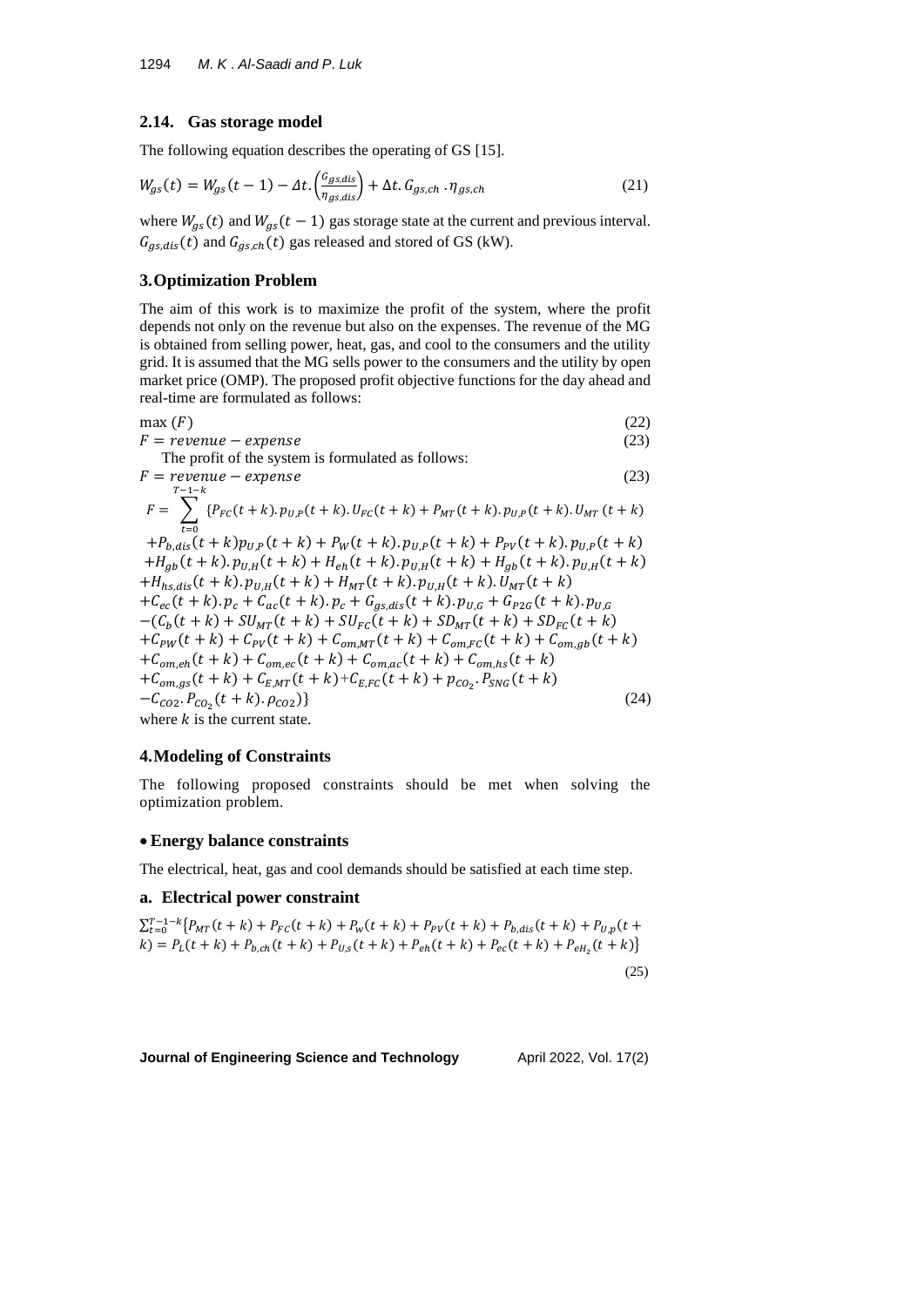where  $P_w(t + k)$  and  $P_{PV}(t + k)$  are the wind turbine and PV panels power,  $P_{U,p}(t + k)$  and  $P_{U,s}(t + k)$  are purchasing and selling power from/to the utility grid, and  $P_L(t + k)$  is the electrical load.

#### **b. Heat power constraint**

This constraint is formulated as follows:

 $\sum_{t=0}^{T-1-k} \{H_{MT}(t+k) + H_{gb}(t+k) + H_{eh}(t+k) + H_{hs,dis}(t+k) + H_{hs,dis}(t+k) \}$  $H_{U,p}(t+k) = H_L(t+k) + H_{hs,ch}(t+k) + H_{U,s}(t+k) + H_{ac}(t+k)$  (26) where  $H_{U,p}(t + k)$  and  $H_{U,s}(t + k)$  are purchasing and selling heat from/to the utility grid, and  $H_L(t + k)$  is the heat load.

## **c. Cool power constraint**

This constraint is as follows:

$$
\sum_{t=0}^{T-1-k} C_{ec}(t+k) + C_{ac}(t+k) = C_L(k+t)
$$
\n(27)

where  $C_L(t + k)$  is the cool load.

#### **d. Gas power constraint**

This constraint is as follows:

 $\sum_{t=0}^{T-1-k} \{ G_{gs,dis}(t+k) + G_{U,p}(t+k) + G_{P2G}(t+k) = G_L(t+k) + G_{hs,ch}(t+k) \}$  $(k) + G_{U,s}(t + k) + g c_{FC}(t + k) + g c_{MT}(t + k) + g c_{gb}(t + k)$  (28) where  $G_L(t + k)$  is the gas load.

#### • **Generators operating constraints**

The following constraints for generators should be satisfied

#### **a. Capacity constraints**

$$
P_{min} \le P(t+k) \le P_{max} \tag{29}
$$

where  $P(t + k)$  is the output power of MT and FC.

#### **b. Ramp rate constraint**

 $-DR \Delta t \le P(t + 1 + k) - P(t + k) \le UR$  (30)

where DR and UR are ramping up and down of the generators.

#### • **Storage battery constraints**

These constraints as follows:

### **a. State of charge constraint [14]**

 $W_{b,min} \le W_b(t+k) \le W_{b,max}$  (31)

## **b. Charging and discharging power [14]**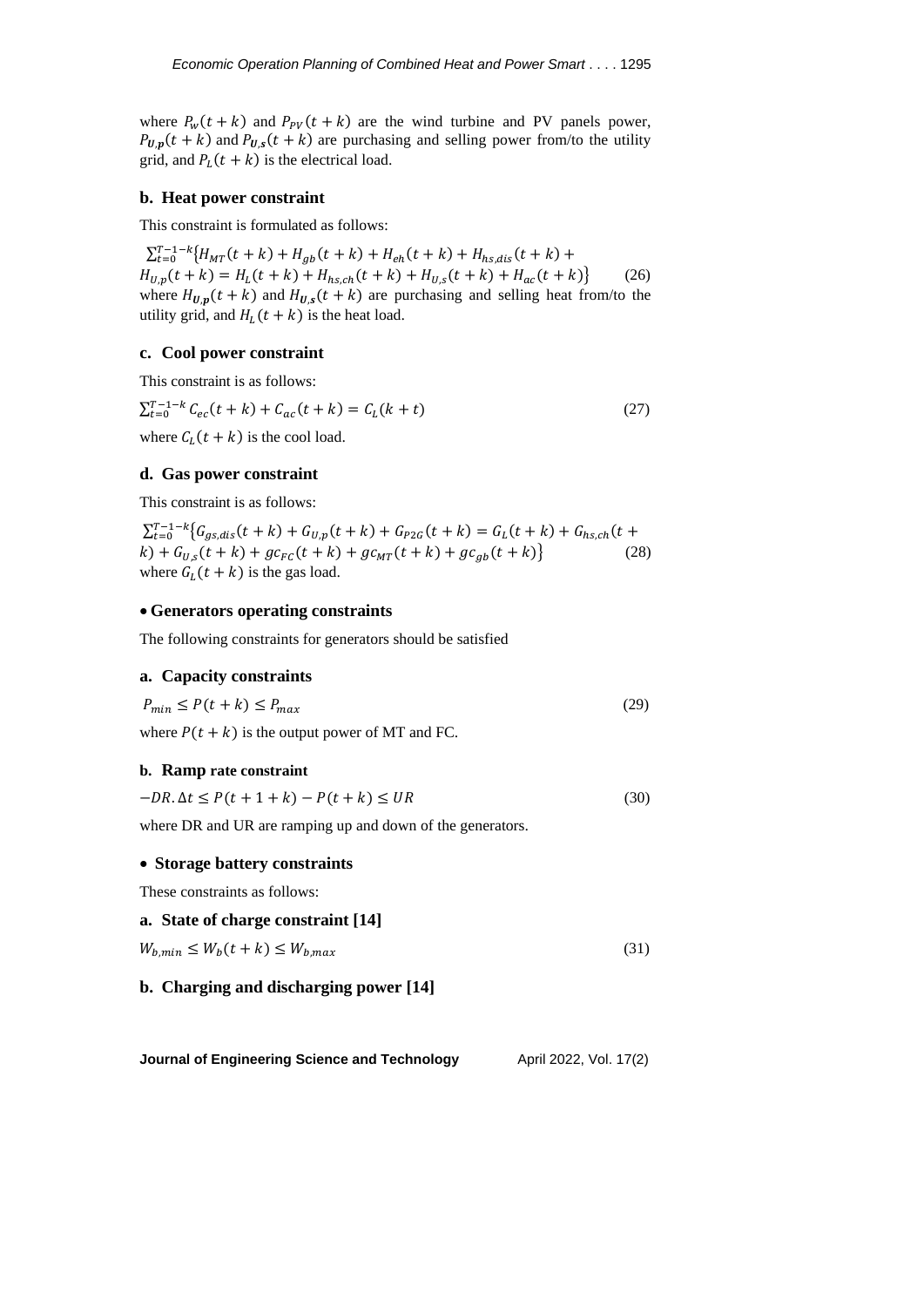$$
\delta_{bch}(t+k). P_{bchmin} \le P_{bch}(t+k) \le \delta_{bch}(t+k). P_{bchmax}
$$
\n(32)

 $\delta_{bdis}(t + k) \cdot P_{bdismin} \le P_{bdis}(t + k) \le \delta_{bdis}(t + k) \cdot P_{bdismax}$  (33)

$$
\delta_{bch}(t+k) + \delta_{bdis}(t+k) \le 1\tag{34}
$$

where  $\delta_{bch}(t + k)$  and  $\delta_{bdis}(t + k)$  are binary variables that are employed to determine the storage battery operations status.

## • **Exchanging power with the utility grid constraints**

$$
\delta_{U,p}(t) P_{U,pmin} \le P_{U,p}(t) \le \delta_{U,p}(t) P_{U,pmax} \tag{35}
$$

$$
\delta_{U,s}(t) \cdot P_{U, smin} \le P_{U,s}(t) \le \delta_{U,s}(t) \cdot P_{U, smax} \tag{36}
$$

$$
\delta_{gp}(t) + \delta_{gs}(t) \le 1\tag{37}
$$

## • **Heat storage constraints**

These constraints are as follows:

## **a. State of charge constraint**

$$
W_{hs,min} \le W_{hs}(t+k) \le W_{hs,max} \tag{38}
$$

# **b. Charging and discharging power**

$$
\delta_{hs,ch}(t+k).H_{hs,ch-min} \le H_{hs,ch}(t+k) \le \delta_{hs,ch}(t+k).H_{hs,ch-max} \tag{39}
$$

$$
\delta_{hs,dis}(t+k).H_{hs,dis-min} \le H_{hs,dis}(t+k) \le \delta_{bdis}(t).H_{hs,dis-max} \tag{40}
$$

$$
\delta_{hs,ch}(t+k) + \delta_{hs,dis}(t+k) \le 1\tag{41}
$$

# • **Boiler constraint**

 $H_{gb,min} \leq H_{gb}(t+k) \leq H_{gb,max}$ (42)

# • **Electric heater constraint**

| $H_{eh,min} \leq H_{eh}(t+k) \leq H_{eh,max}$ |  |
|-----------------------------------------------|--|
|-----------------------------------------------|--|

| • Exchanging heat power with the utility grid constraints                            |      |
|--------------------------------------------------------------------------------------|------|
| $\delta_{U,p}(t)$ . $H_{U,pmin} \leq H_{U,p}(t) \leq H_{U,p}(t)$ . $H_{U,pmax}$      | (44) |
| $\delta_{U,s}(t)$ . $H_{U,smin} \leq H_{U,s}(t) \leq \delta_{U,s}(t)$ . $H_{U,smax}$ | (45) |

$$
\delta_{gp}(t) + \delta_{gs}(t) \le 1\tag{46}
$$

## • **Electric chiller constraints**

$$
C_{ec,min} \le C_{ec}(t+k) \le C_{ec,max} \tag{47}
$$

• **Absorption chiller constraints**

```
C_{ac,min} \le C_{ah}(t+k) \le C_{ac,max} (48)
```
## • **Gas storage Constraints**

These constraints are calculated by using the following equations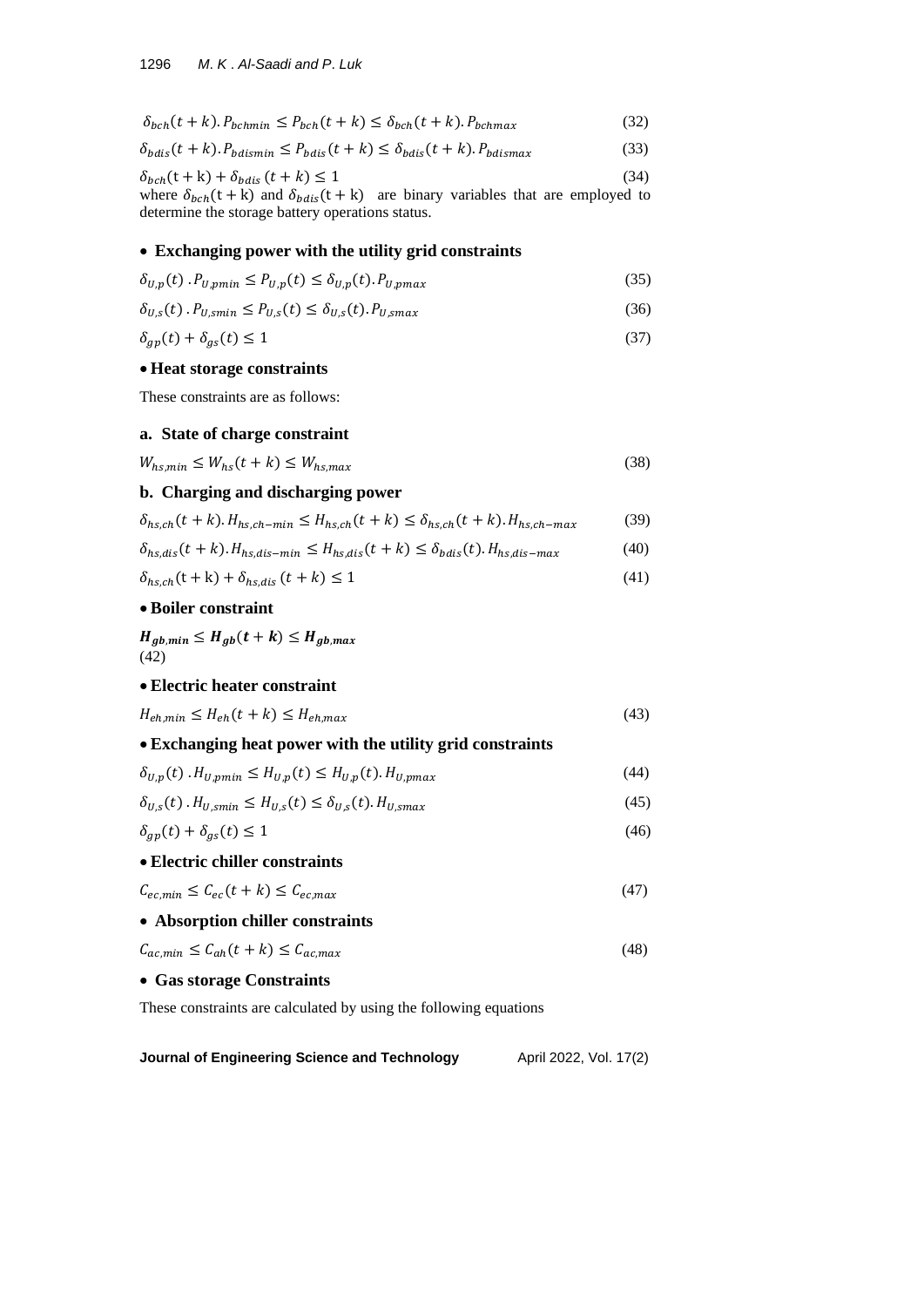## **a. State of charge constraint**

$$
W_{gs,min} \le W_{gs}(t+k) \le W_{gs,max} \tag{49}
$$

## **b. Charging and discharging power**

 $\delta_{gs, ch}(t + k)$ .  $G_{gs, ch-min} \leq G_{gs, ch}(t + k) \leq \delta_{gs, ch}(t + k)$ .  $G_{gs, ch-max}$  (50)

$$
\delta_{gs,dis}(t+k). G_{gs,dis-min} \le G_{gs,dis}(t+k) \le \delta_{gdis}(t). G_{gs,dis-max} \tag{51}
$$

$$
\delta_{gs,ch}(t+k) + \delta_{gs,dis}(t+k) \le 1\tag{52}
$$

where  $\delta_{gs,ch}(t + k)$  and  $\delta_{gs,dis}(t + k)$  are binary variables that are employed to determine the heat storage operations

#### • **Exchanging gas with the utility grid constraints**

$$
\delta_{U,p}(t) \cdot G_{U,pmin} \le G_{U,p}(t) \le G_{U,p}(t) \cdot H_{U,pmax} \tag{53}
$$

$$
\delta_{U,s}(t) \cdot G_{U, smin} \le G_{U,s}(t) \le \delta_{U,s}(t) \cdot G_{U, smax} \tag{54}
$$

$$
\delta_{gp}(t) + \delta_{gs}(t) \le 1\tag{55}
$$

# **5.Experiential Setup**

To verify the robustness and effectiveness of the CPGHCS and to validate the mathematical model, the proposed model is applied to the low voltage the CPGHCS, which is shown in Fig. 1. The system and components parameters are taken from invaluable paper and from real scenario to make the fidelity of the proposed model reliable. The electrical, thermal, cool, gas load demands, WT and PV units, and electrical and thermal prices [7, 12, 21] are shown in Fig. 2. The red dotted line represents the real-time data while the black one represents the forecasted values.

The rated charging and discharging power are 90 kWh. The rated and minimum energy of BAT are 300 kWh and 90 kWh, respectively. The rated and minimum stored energy of heat storage are 300 kWh and 90 kWh, respectively. While, the rated and minimum stored energy of gas storage are 100 kWh and 20 kWh, respectively. The rated gas boiler and the electric heater is 100 kWh and 500 kWh respectively. The ramp rate of CHP and FC is set at 100 kW and 20 kW. The maximum and minimum output power of the CHP, FC, GB, EH, EC, AC, and exchanging power, heat, and gas with the utility grid are listed in Table 2.

| $1400x$ , $2100x$ , $400y$ , $800y$ |                              |                              |
|-------------------------------------|------------------------------|------------------------------|
| <b>Type</b>                         | <b>Minimum</b><br>power (kW) | <b>Maximum</b><br>power (kW) |
| <b>CHP</b>                          | 20                           | 200                          |
| <b>FC</b>                           | 10                           | 40                           |
| GB                                  | 0                            | 100                          |
| EH                                  | $\theta$                     | 500                          |
| <b>ECH</b>                          | 0                            | 200                          |
| ACH                                 | $\Omega$                     | 200                          |
| $P_{\mathrm{U}}$                    | 10                           | 300                          |
| $P_{U,H}$                           | 10                           | 200                          |
| $P_{U,G}$                           | 50                           | 700                          |

**Table. 2 Relevant parameters.**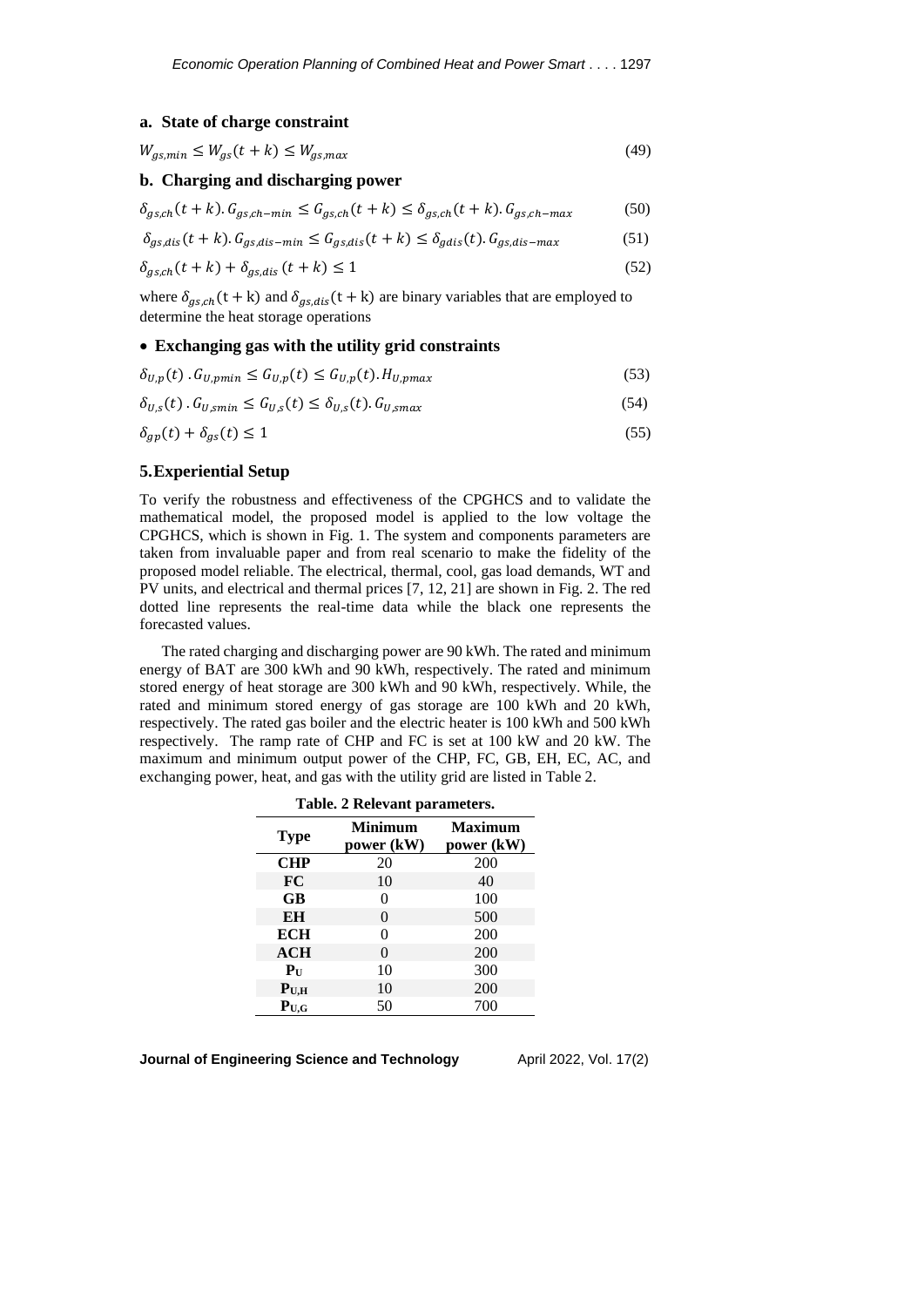

(g) Electric market price

(h) Thermal market price

**Fig. 2. Hourly profile of, electric load, thermal load, cool load, gas load, power of WT, power of PV unit, electric market price, and thermal market price.**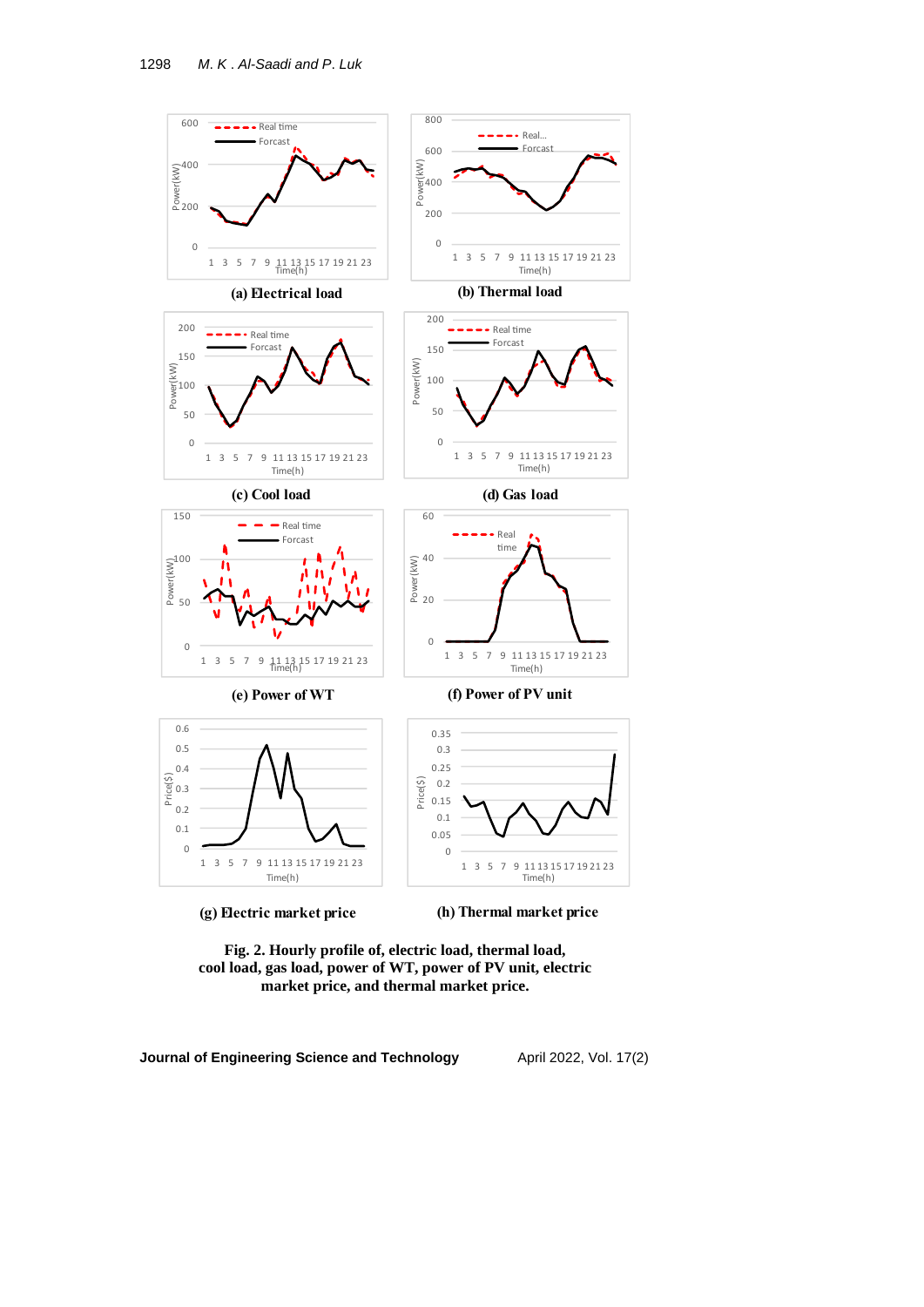#### **6. Solution of the Optimization Problem**

The proposed optimization approach is formulated by using mixed integer nonlinear program. ILOG's CPLEX software solver is used to solve this optimization problem, where the Microsoft Excel is interfaced with the CPLEX to show the results [22]. The CPLEX is based on branch and bound algorithm. Where the main merit of this algorithm is when the solution is obtained, this means the solution is globally optimum [23]. The CPLEX is used to solve the problem because Matlab has deficiency to solve the mixed integer nonlinear program optimization problem. The flowchart which is depicted in Fig. 3 shows the data process and solution of the optimization problem.



**Fig. 3. Flowchart of data process.**

# **7. Results and Discussion**

Figure 4 shows the optimal schedule of the electric system for both day-ahead and real-time. While Fig. 5 depicts the optimal schedule of heat system for day-ahead and real-time. It can be observed from these figures that the CHP-based MT is committed over the entire scheduling day to supply the electric and thermal loads, where the CHP-based MT output is constrained by thermal loads. The FC is operated over the whole scheduling horizon. Both the CHP and FC supply less power at hours 1- 3 because the open market price has the lowest values at these hours. However, the CHP provides maximum power at hour 3 in the case of real-time because at real-time the wind generation is quite lower than in the forecasted case.

Besides, the BAT is discharged when the open market price has high values to increase the revenue of the system because the system sells the electricity to the consumers with the open market price. In the case of the day ahead, the BAT discharges at hour 4 to compensate the deficiency in the wind generation. Further, the BAT is charged with the highest possible power at hour 16 in case of the day ahead, while the battery is charged less power in case of real-time because the load is much higher. Furthermore, the CPGHCS system buys electric power from the utility grid over the whole scheduling day to supply the electric, heat, cool loads.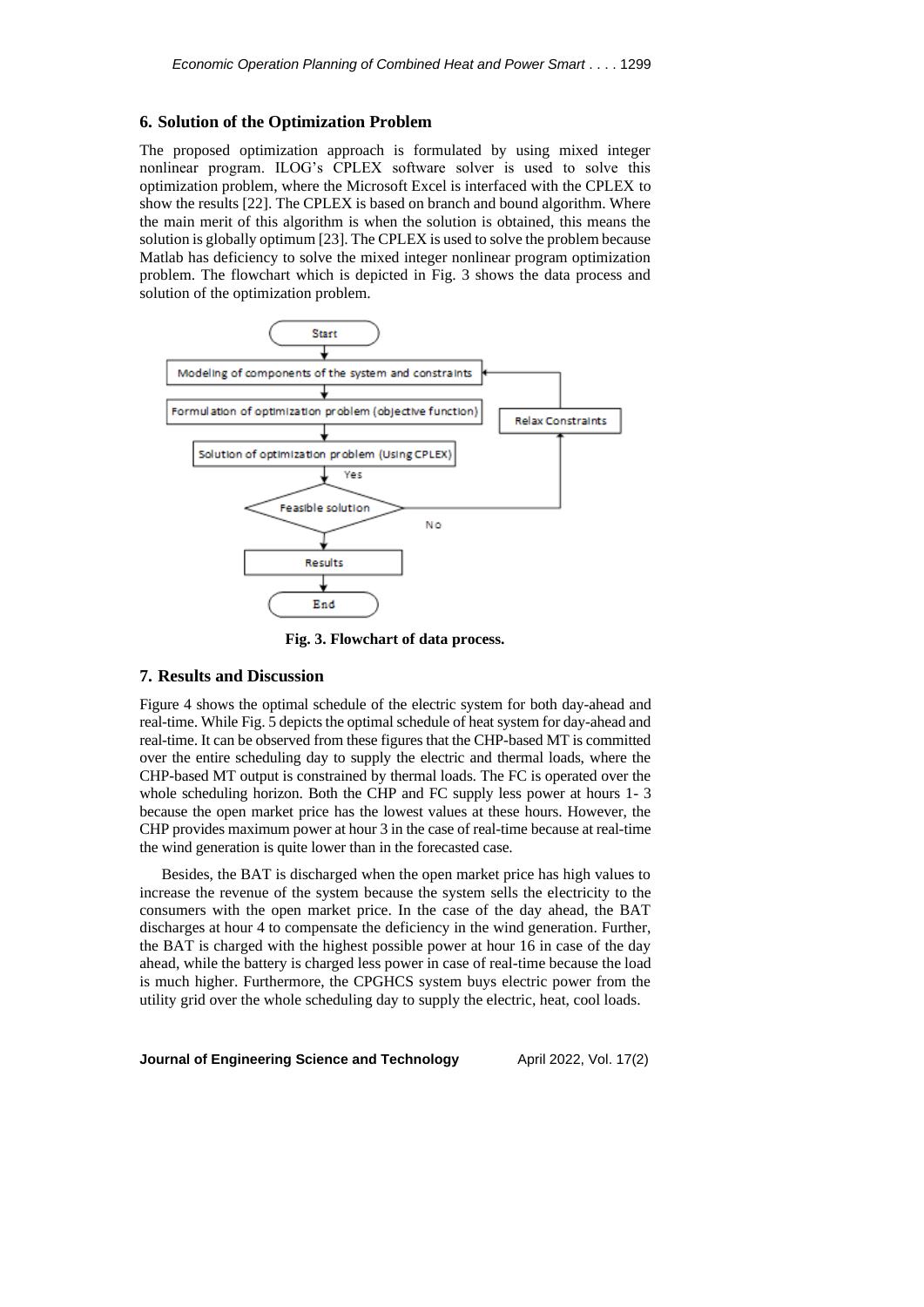The optimal schedule of the heating system is shown in Fig. 5. It can be seen that the GB is operated with the maximum possible output for both cases over the entire scheduling horizon because the GB has a low operating cost. Besides, the CHP-based MT supplies heat over the whole scheduling day because the CHPbased MT is an economical way to supply heat, where the surplus heat sells to the utility grid to increase the revenue of the system. In addition, the heat storage is charged and discharged according to the values of the heat load and the price of exchanging heat with the upstream grid to increase the revenue of the system.

Further, the system sells the highest possible heat to the utility grid when the price has the highest values and the renewable generation abundant at hours 1-3 and 10 to increase the profit of the system. Moreover, the system sells the lowest heat to the utility grid at hour 14 because the heating price has low value, and the electrical price has the highest value. Therefore, the heat output of the EH is quite low to reduce the expense of the system. In the case of real-time, the system does not sell heat to the utility grid because the electric load is higher than the day ahead case. Therefore, the EH heater supplies less heat compared to the day ahead case.

Figure 6 shows the optimal schedule of the gas system. It can be noticed that the P2G system uses electricity to produce natural gas over the entire scheduling horizon by capturing the  $CO<sub>2</sub>$  which is emitted from the CHP. This leads to reduce the environmental cost and increase the profit. The highest gas consumption occurs at hour 20 when the electric and heat load has high value. The lowest gas consumption is at hours 4 and 5 when the gas load has the lowest values.

The optimal schedule of the cool system is depicted in Fig. 7. It can be seen that the AC is operated over the entire horizon in case of real-time because the AC provides cool power more economic than the EC. However, at the hour 20 in the day ahead the AC is not operated because the thermal load has the highest value. Therefore, the EC provides the cool load at this hour. It also can be seen that the EC is operated fewer hours than the AC, where EC is committed when the heat load is high to supply the rest of the cool load.



**Fig. 4. Optimal schedule of the electric system.**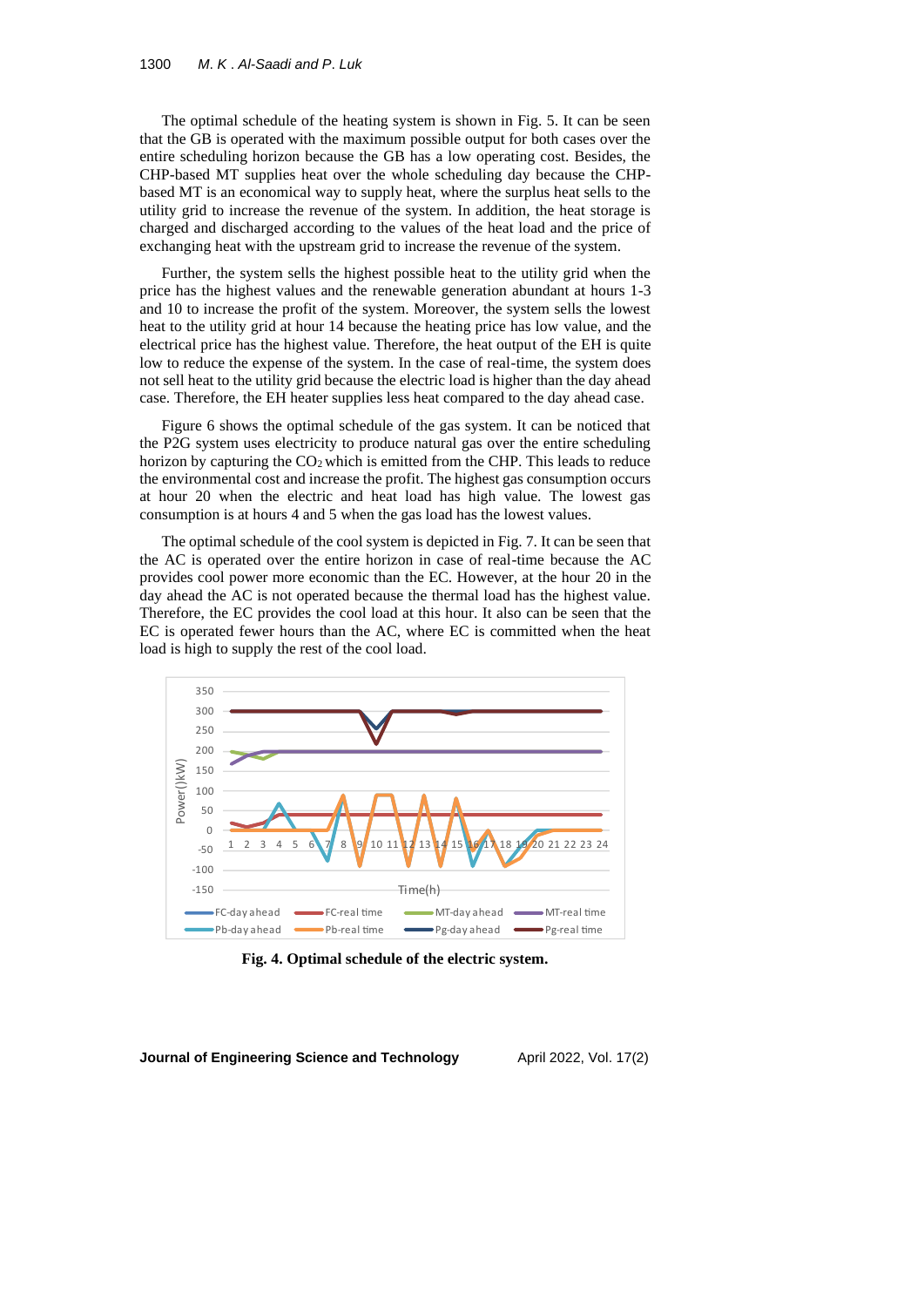

**Fig. 5. Optimal schedule of the heating system.**



**Fig. 6. Optimal schedule of the gas system.**





Figure 8 shows the hourly revenue, expense, and profit of the system. It can be noticed that the highest profit and revenue occurs at hour 10 for both real-time and day-ahead because. This is because the highest electric open market price and the high exchange heat price with utility grid are at this hour. Where, the system sells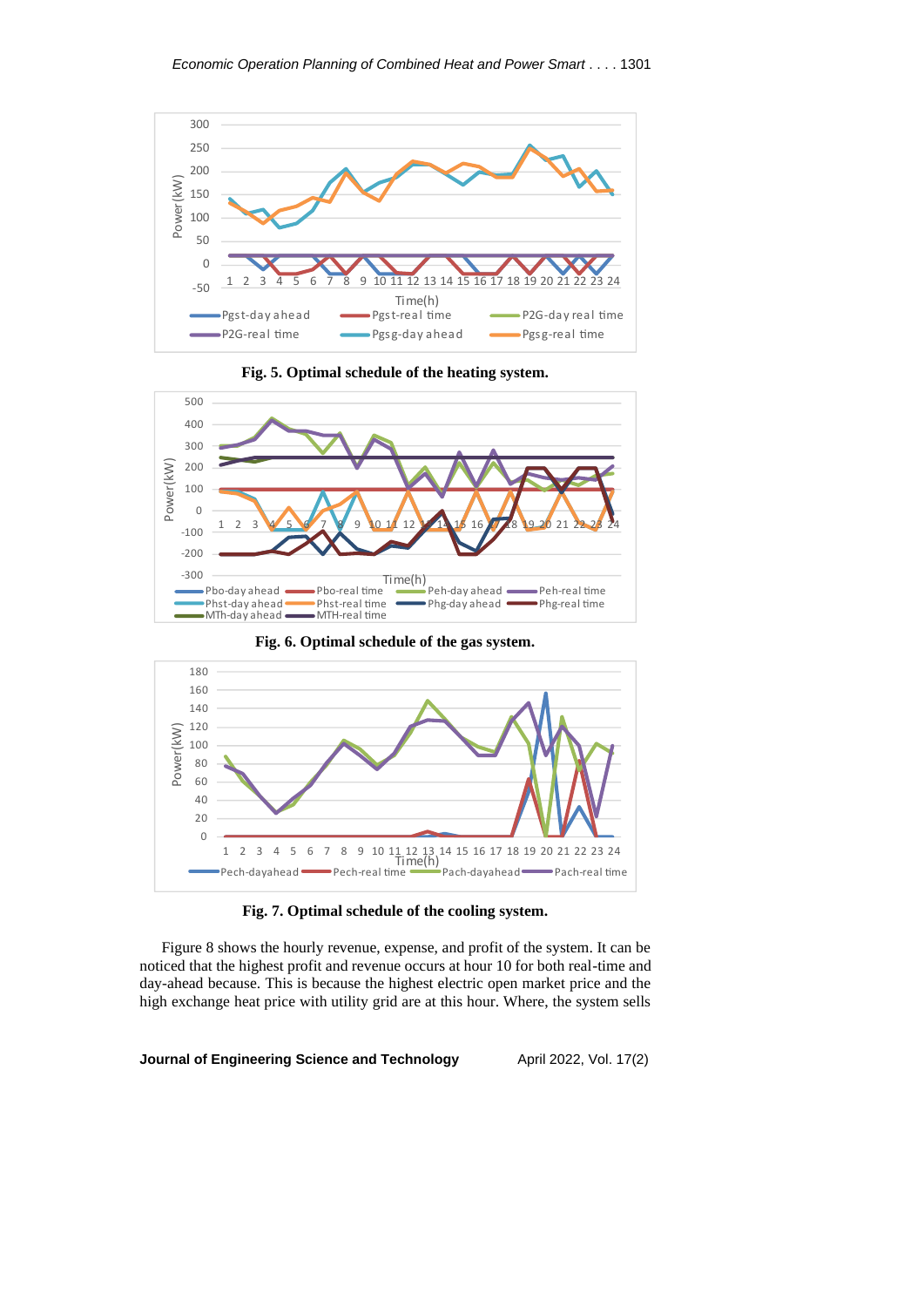the electricity and heat power to the consumers by the open market price. It also can be seen that the highest expense occurs at hour 13 because the electric load has the highest value, and the gas and cool loads have high values. Besides, the lowest profit and revenue occurs ant hour 6 when the electric and heat price has low values.

The total profit per day is 2615.9 \$ and 2631.6 \$ for the day ahead and real-time respectively. By comparing the results of this paper with aforementioned paper in the introduction, it can be observed that the method which is used in this work can tackle the uncertainties that come from renewable generation, loads , and open market price efficiently and find feasible solution.



**Fig. 8. The hourly revenue, expense, and profit for day-ahead and real-time.**

# **8.Conclusion**

This paper proposes an energy management system to maximize the profit of the integrated CPGHCS, which is supplied different loads. The model of the problem includes the P2G technology, electric power system, heat system, cool system, and gas system. The exchanging energy between subsystems improve the operation of entire system and increase the profit. The environmental cost is considered at the expense of the proposed approach. FERHT is employed to tackle the uncertainties that evolve from the renewable generation and load demands. The simulation results reveal that the RHT can tackle the uncertainties efficiently during real-time operation. Besides, the exchanging electric, heat, gas energy with the utility grid helps to mitigate the impacts of uncertainties and increase the profit of the system.

The transformation of the energy from form to other contributes to increase the profit of the system and keep the environment safe. The P2G system reduces the emission of CO2, and it is used for providing SNG. This protects the environmental from damage and increases the profit of the system. The energy storage devices are scheduled to maximize the profit of the system.

#### **Nomenclatures**

 $C_L(t)$  Cooling load, kWh<br>C<sub>d</sub> Battery degradation Battery degradation cost, \$/kWh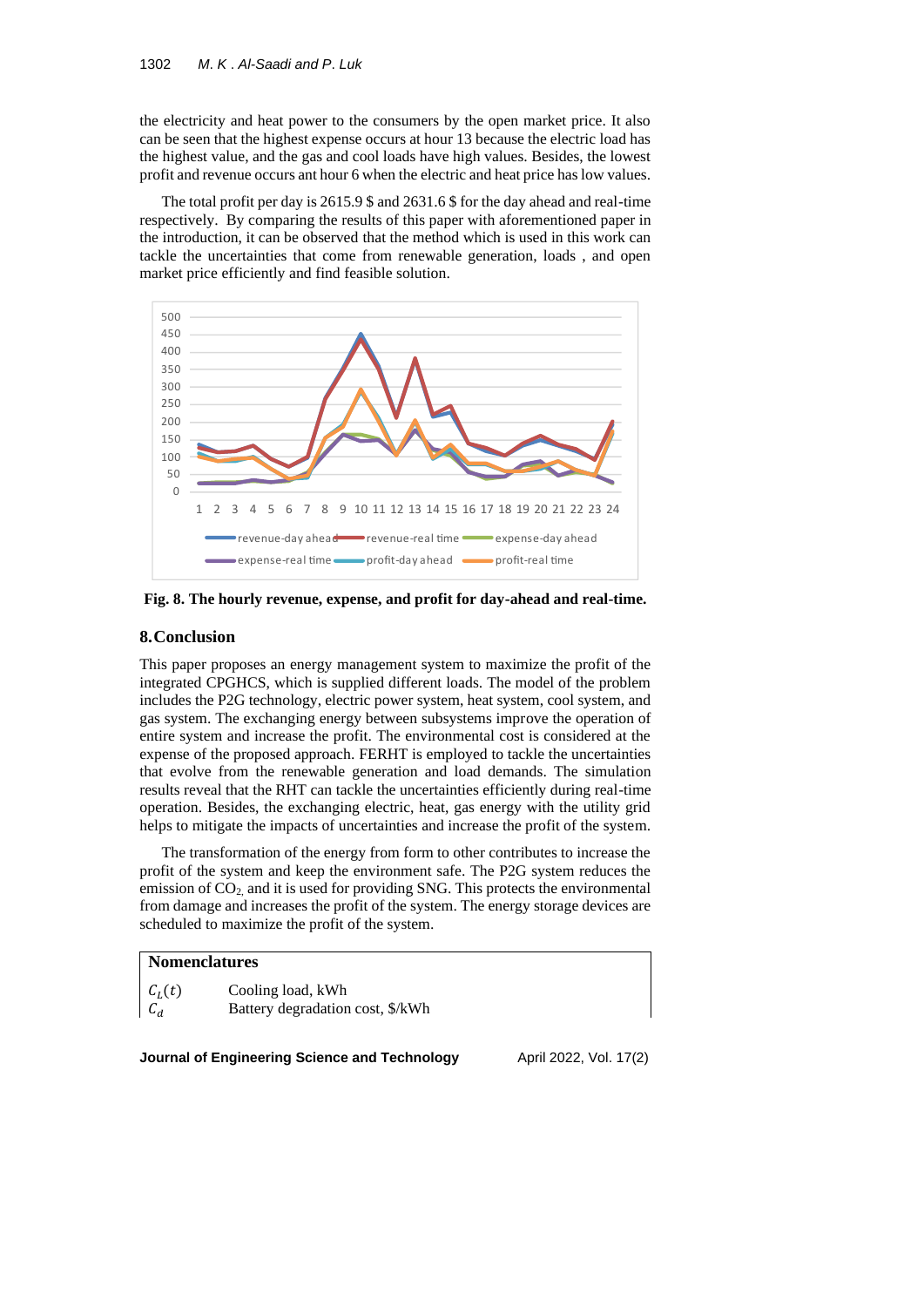| <b>Nomenclatures</b>       |                                                                |  |
|----------------------------|----------------------------------------------------------------|--|
| $\mathcal{C}_j$            | Expense of emission of $j^{th}$ GHG, $\epsilon$ /kg            |  |
| $COP_{ac}$                 | Coefficient of performance AC                                  |  |
| $COP_{ec}$                 | Coefficient of performance EC                                  |  |
| $E_{j,FC}$                 | Emission amount of $jth$ GHG from the FC, kg/kWh               |  |
| $E_{j,MT}$                 | Emission amount of $j^{th}$ GHG from the MT, kg/kWh            |  |
| $G_L(t)$                   | Gas load, kWh                                                  |  |
| $G_{gs,ch}$                | Gas stored, kW                                                 |  |
| $G_{gs,dis}$ (t)           | Gas released, kW                                               |  |
| $H_{ac}(t)$                | Heat which is supplied to AC                                   |  |
| $H_{gb}(t)$                | Heat generated by GB, kWh                                      |  |
| $H_{eh}(t)$                | Heat generated by EH, kWh                                      |  |
| $H_{hs,ch}(t)$             | Heat stored, kWh                                               |  |
| $H_{hs,dis}(t)$            | Heat discharged, kWh                                           |  |
| $H_L(t)$                   | Heat load, kWh                                                 |  |
| $H_{MT}(t)$                | Heat generated by MT, kWh                                      |  |
| $H_U(t)$                   | Trading heat with the utility grid, kWh                        |  |
| $L_{NG}$                   | Low heating value of natural gas, $kWh/m3$                     |  |
| $P_{bch}(t)$               | Charging power of the battery, kWh                             |  |
| $P_{bdis}(t)$              | Discharging power of the battery, kWh                          |  |
| $P_{CO_2}(t)$              | $CO2$ (m <sup>3</sup> /h) consumption for SNG production       |  |
| $P_{eH_2}(t)$              | Electrical power (kWh) consumed at time t for producing $H_2$  |  |
| $P_{FC}(t)$                | Electrical power of FC, kWh                                    |  |
| $P_{L}(t)$                 | Electrical load, kWh                                           |  |
| $P_{MT}(t)$                | Electrical power of MT, kWh                                    |  |
| $P_{U,P}(t)$               | Trading power with the upstream grid, kWh                      |  |
| $P_{ec}(t)$<br>$P_{eh}(t)$ | Electric power which is supplied to EH<br>Consumed by EH, kWh  |  |
|                            | Price of the natural gas $(\frac{5}{m^3})$                     |  |
| $p_g$<br>$P_{SNG}(t)$      | production of SNG, m3 /h                                       |  |
| $p_U(t)$                   | Exchanging power price with the utility grid, \$/kWh           |  |
| $p_{U,H}(t)$               | Exchanging heating price with the utility grid, \$/kWh         |  |
| $S_c, S_d$                 | Price of the start-up and shutdown cost of the DG, FC, and MT, |  |
|                            | \$/kWh                                                         |  |
| $U_{FC}(t)$                | On/off state of the FC                                         |  |
| $U_{MT}(t)$                | On/off state of the MT                                         |  |
| $W_b(t)$                   | State of charge of the battery at time t                       |  |
| $W_{gs}(t)$                | State of charge of the gas storage at time t                   |  |
| $W_{hs}(t)$                | State of charge of the heat storage at time t                  |  |
| <b>Greek Symbols</b>       |                                                                |  |
| $\delta(t)$                | $On/off$ state of the DG                                       |  |
| $\delta_{FC}(t)$           | On/off state of the FC                                         |  |
| $\delta_{MT}(t)$           | On/off state of the MT                                         |  |
| $\eta_{eh}$                | Efficiency of EH                                               |  |
| $\eta_{FC}$                | Efficiency of FC                                               |  |
| $\eta_{H_2}$               | Efficiency of $H_2$ production                                 |  |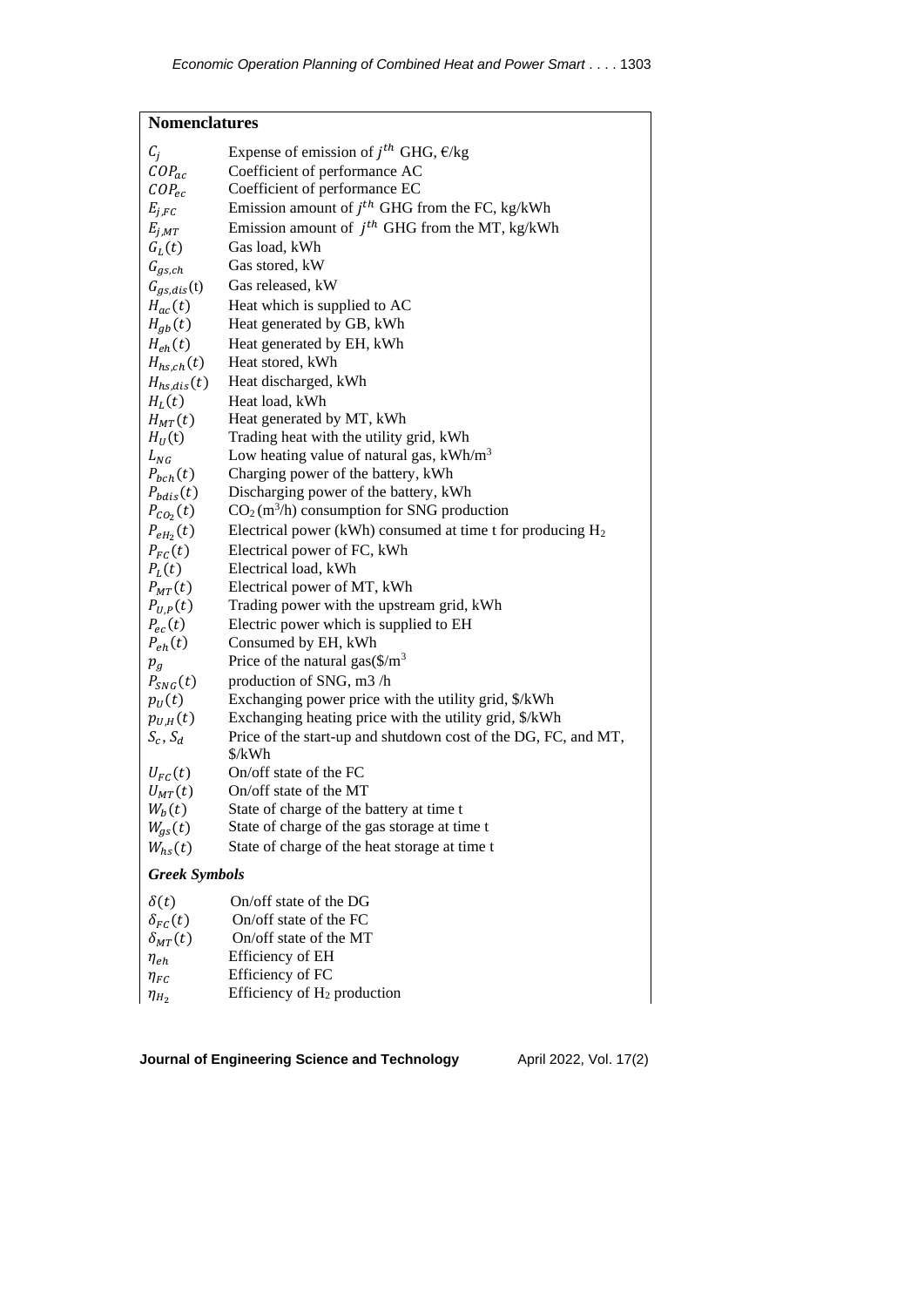| <b>Nomenclatures</b> |                                                             |  |
|----------------------|-------------------------------------------------------------|--|
| $\eta_{gb}$          | Efficiency of GB                                            |  |
| $\eta_{ch}$          | Efficiency of charging power                                |  |
| $\eta_{dis}$         | Efficiency of discharging power                             |  |
| $\eta_{hs,ch}$       | Efficiency of charging heat                                 |  |
| $\eta_{hs,dis}$      | Efficiency of discharging heat                              |  |
| $\eta_{MT}$          | Efficiency of MT                                            |  |
| $\delta_1$           | Heat loss factor of MT                                      |  |
| $\delta_{hr}$        | Efficiency of heat recovery                                 |  |
| <b>Abbreviations</b> |                                                             |  |
| <b>CHP</b>           | Combined heat power                                         |  |
| <b>FERHT</b>         | Fixed end receding horizon technique                        |  |
| <b>CPGHCS</b>        | Combined electric power, natural gas, heat, and cool system |  |
| NG                   | Natural gas                                                 |  |
| P2G                  | Power to gas technology                                     |  |

# **References**

- 1. Tsikalakis, A.G.; and Hatziargyriou, N.D. (2008). Centralized control for optimizing microgrids operation. *IEEE Transactions Energy Conversion*, 23(1), 241-248.
- 2. Zhang, D.; Li, S.; Zeng, P.; and Zang, C. (2014). Optimal microgrid control and power-flow study with different bidding policies by using power world simulator. *IEEE Transactions on Sustainable Energy*, 5(1), 282-292.
- 3. Nguyen, D.T.; and Le, L.B. (2014). Optimal Bidding Strategy for Microgrids Considering Renewable Energy and Building Thermal Dynamics. *IEEE Transactions on Smart Grid*, 5(4), 135-146.
- 4. Nguyen, D.T.; and Le, L.B. (2015). Risk-constrained profit maximization for microgrid aggregators with demand response. *IEEE Transactions on Smart Grid*, 6(1), 135-146.
- 5. [Al-Saadi, M.K.;](https://www.scopus.com/authid/detail.uri?authorId=57205533883) [Luk, P.C.K.;](https://www.scopus.com/authid/detail.uri?authorId=7003924134) [Fei, W.;](https://www.scopus.com/authid/detail.uri?authorId=24921316800) and [Bati, A.](https://www.scopus.com/authid/detail.uri?authorId=36455640900) (2016). Security constrained active and reactive optimal power management of microgrid in different market policies. *Proceeding of* 11*th International Conference on Control*. Belfast, UK, 1-6.
- 6. Logenthiran, T.; Srinivasan, D.; Khambadkone, A.M.; and Aung, H.N. (2012) Multiagent system for real-time operation of a microgrid in real-time digital simulator. *IEEE Transactions on Smart Grid*, 3(2), 925-933.
- 7. Xie, D.; Lu, Y.; Sun, J.; Gu, C.; and Yu, J. (2016). Optimal operation of network-connected combined heat and powers for customer profit maximization. *Energies*, 9(6), 1-17.
- 8. Bagherian, A.; and Tafreshi, S.M. (2009). A developed energy management system for a microgrid in the competitive electricity market. *Proceeding of Bucha rest Power Tech Conference*. Bucharest, Romania, 1-6.
- 9. Safdarian, F.; Ardehali, M.M.; and Gharehpetian, G.B. (2014). Ramp rate effect on maximizing profit of a microgrid using gravitational search algorithm. *Proceedings of the IAJC-ISAM Conference*. Orlando, Florida, 1-14.